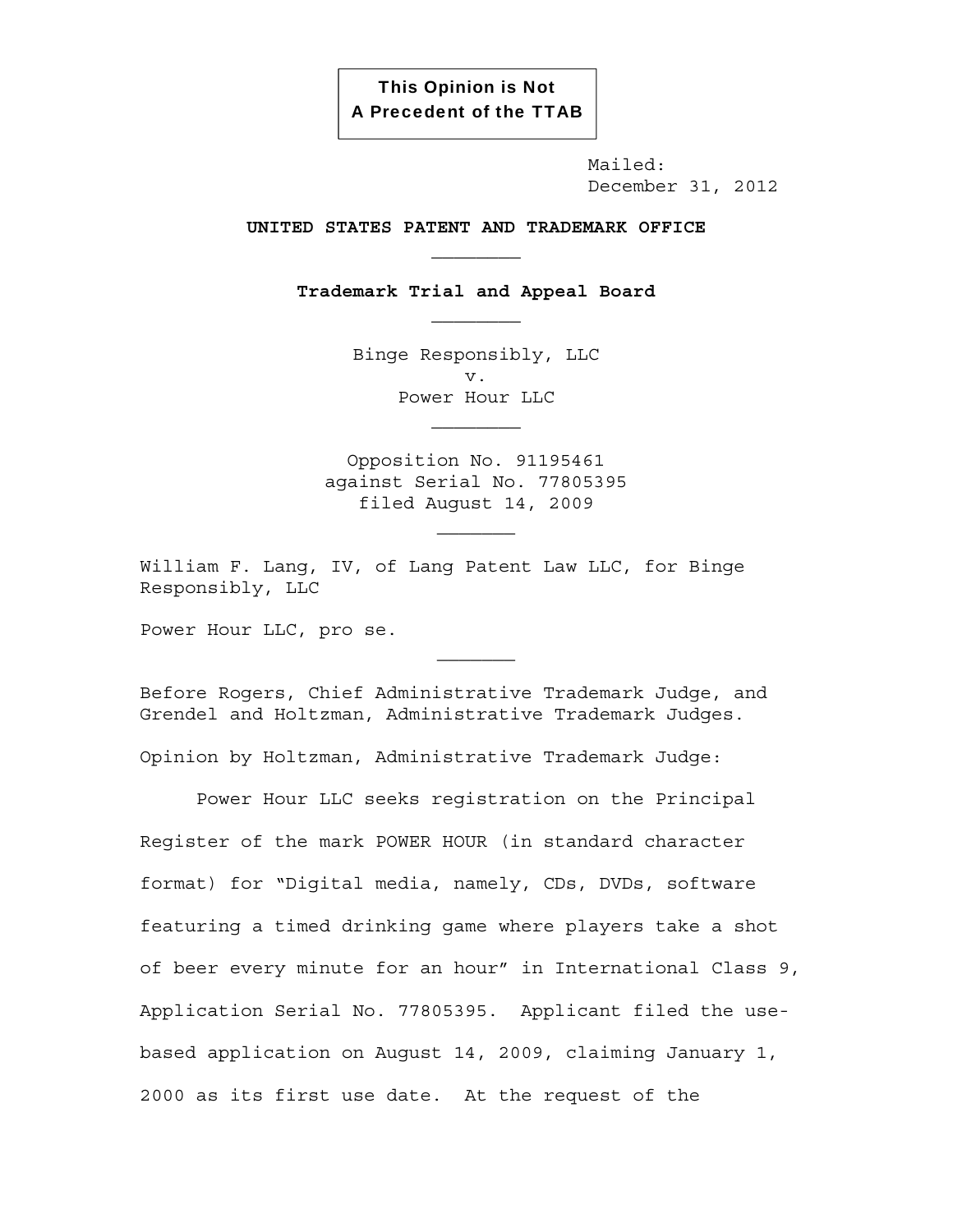$\overline{a}$ 

trademark examining attorney, applicant submitted a disclaimer that no claim is made to the exclusive right to use the word "HOUR" apart from the mark as shown.

Binge Responsibly LLC opposes this application on the ground that the applied-for mark is generic or merely descriptive under Section 2(e)(1) of the Act, 15 U.S.C. §1052(e)(1), and has not acquired distinctiveness. Applicant, in its answer, denied the genericness and descriptiveness of its mark, and made numerous assertions characterized as "Affirmative Defenses," including priority of use by applicant, that consumers recognize the mark as a reference to its product, and that applicant's activities in "10 years of marketing and product creation" have rendered the term "well known."

#### THE RECORD

The record includes the pleadings, $^1$  as well as the file of the opposed application, Serial No. 77805395. See Trademark Rule 2.122(b), 37 C.F.R. § 2.122(b). Opposer also introduced into evidence through its notice of reliance [TTABVue Entry #27] a variety of documents, including applicant's answer to the notice of opposition,

 $^{\rm 1}$  The exhibits attached to applicant's answer do not form part of the evidentiary record and will not be considered except to the extent that they have been properly identified and introduced into evidence. See Trademark Rule 2.122(c).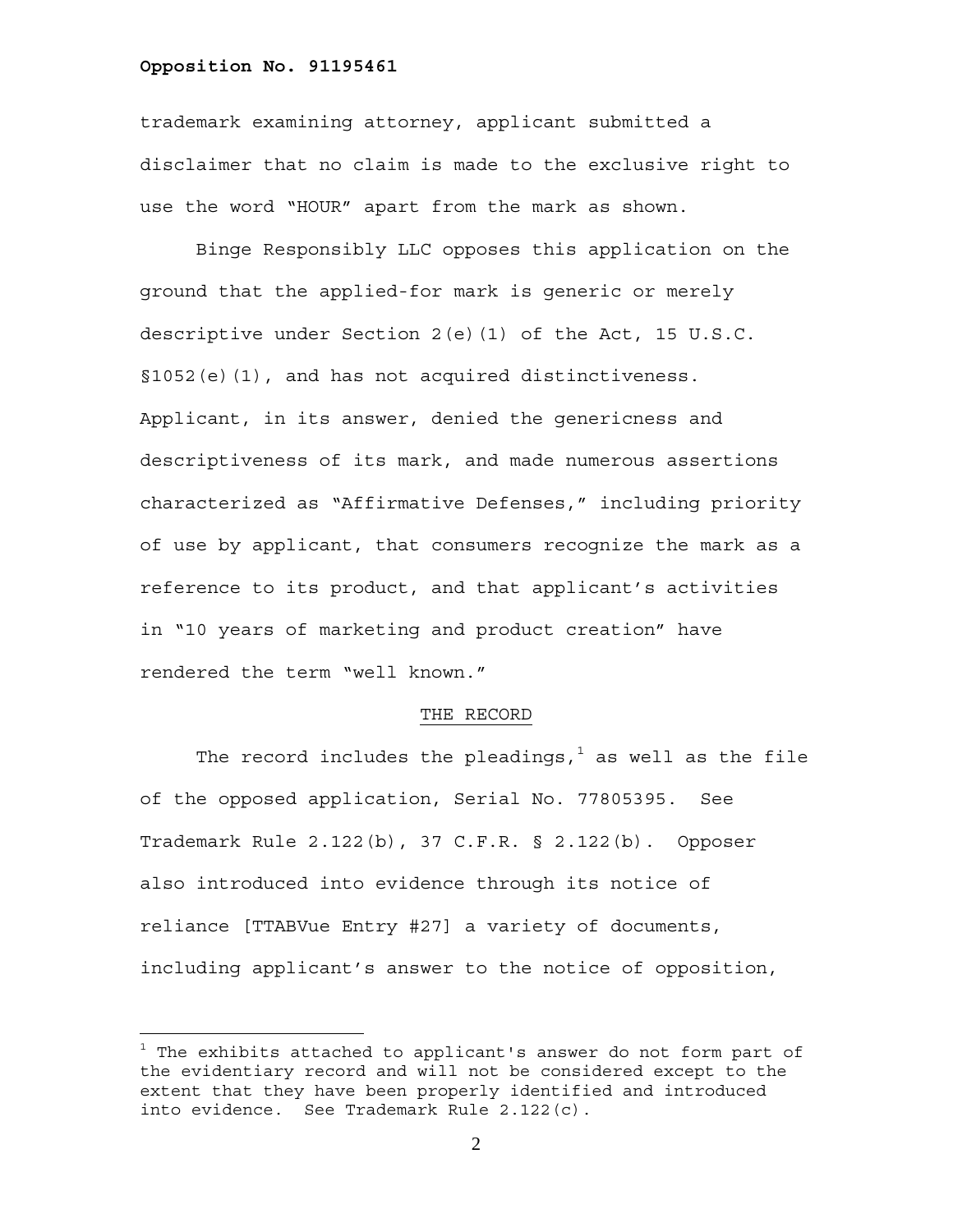$\overline{a}$ 

responses to opposer's interrogatories and requests for documents, newspaper articles, website printouts, and a book excerpt. See Trademark Rule 2.120(j)(3), 37 C.F.R. §  $2/120$ (j)(3). The printed publications and Internet website printouts provided in opposer's notice of reliance are admissible pursuant to Trademark Rule 2.122(e), 37 C.F.R. §2.122(e) and Safer Inc. v. OMS Investments Inc., 94 U.S.P.Q.2d 1031, 1039 (TTAB 2010), as the website printouts identify the date of publication or date that they were accessed and printed, and the source (e.g., the URL). Applicant's responses to opposer's interrogatories also are admissible under notice of reliance, but documents produced by applicant in response to a request for production of documents are not. Compare authorities discussed in TBMP Sections 704.10 and 704.11 (3d ed. June 2012). $^{2}$ Nonetheless, many of applicant's interrogatory responses refer to documents provided by applicant to opposer and we have considered the produced documents to the extent they were referenced in the interrogatory responses.

Additionally, opposer introduced into evidence the trial testimony taken on August 17, 2011, of Alicia

 $2$ Opposer should not have submitted a copy of applicant's answer to the notice of opposition, as the answer was already of record.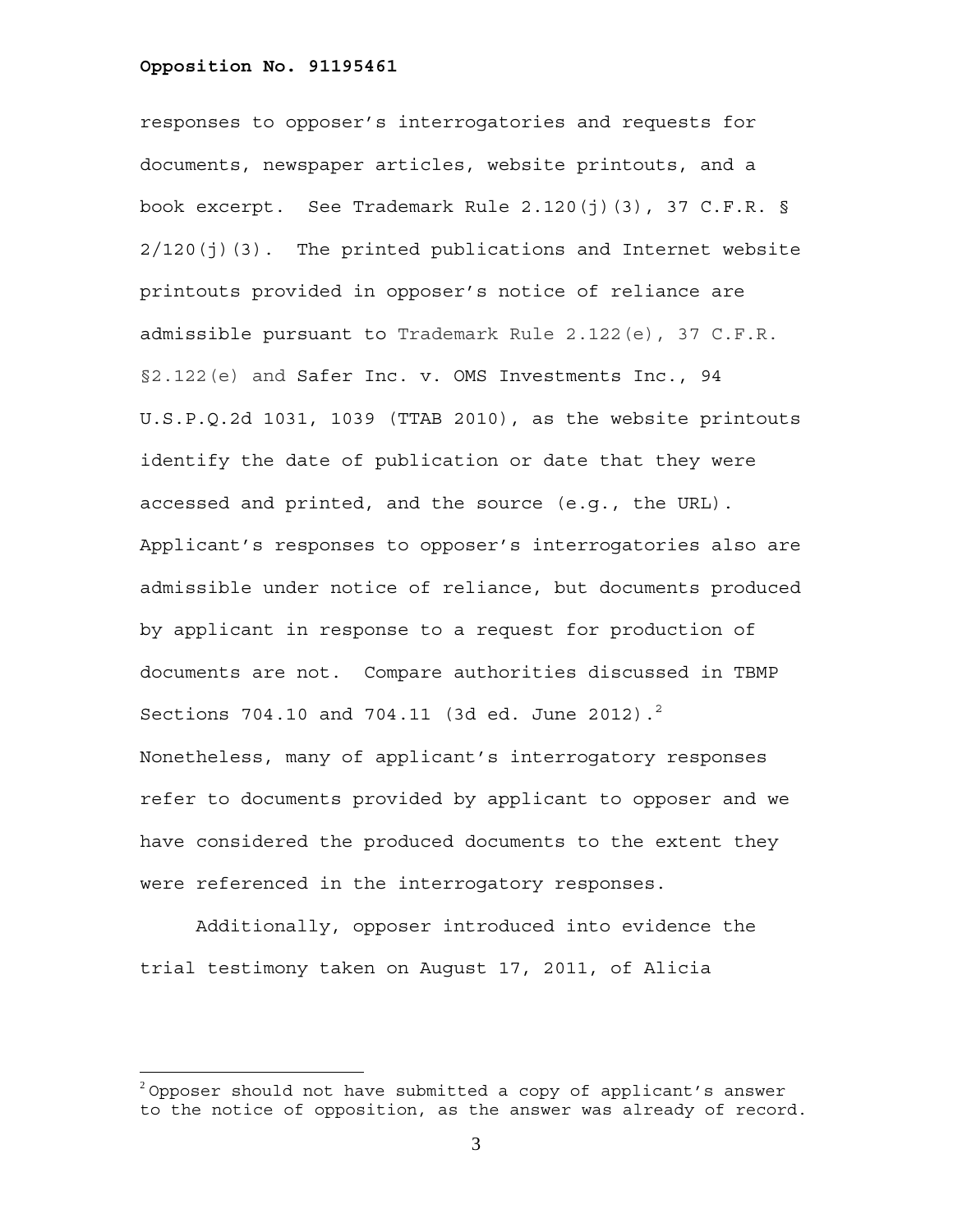Spagnola, owner of Binge Responsibly LLC, along with Exhibit Nos. 1-5 [TTABVue Entry #28].

During the discovery period, applicant filed with the Board copies of its responses to opposer's interrogatories and requests for documents. $^3$  Discovery requests and responses are not to be filed with the Board except as needed in conjunction with the filing of a related motion or appropriate evidentiary submission filed during trial. See discussion in TBMP Section 409. Accordingly, the April 21 and 22, 2011 filings made by applicant, shown as TTABVue entries #16 through #26, have not been considered. At trial, applicant introduced no evidence during its assigned testimony period.

Only opposer filed a brief.

#### ANALYSIS

## Opposer's Standing

 $\overline{a}$ 

The record establishes opposer's standing to bring this opposition proceeding. Section 13 of the Trademark Act provides in relevant part that "[a]ny person who believes that he would be damaged by the registration of a mark upon the principal register, ... may, upon payment of

 $3$  Prior to serving the responses on opposer and filing the copies with the Board, applicant requested an extension of time to respond. Opposer did not contest the request, which is therefore granted as conceded. See Trademark Rule 2.127(a).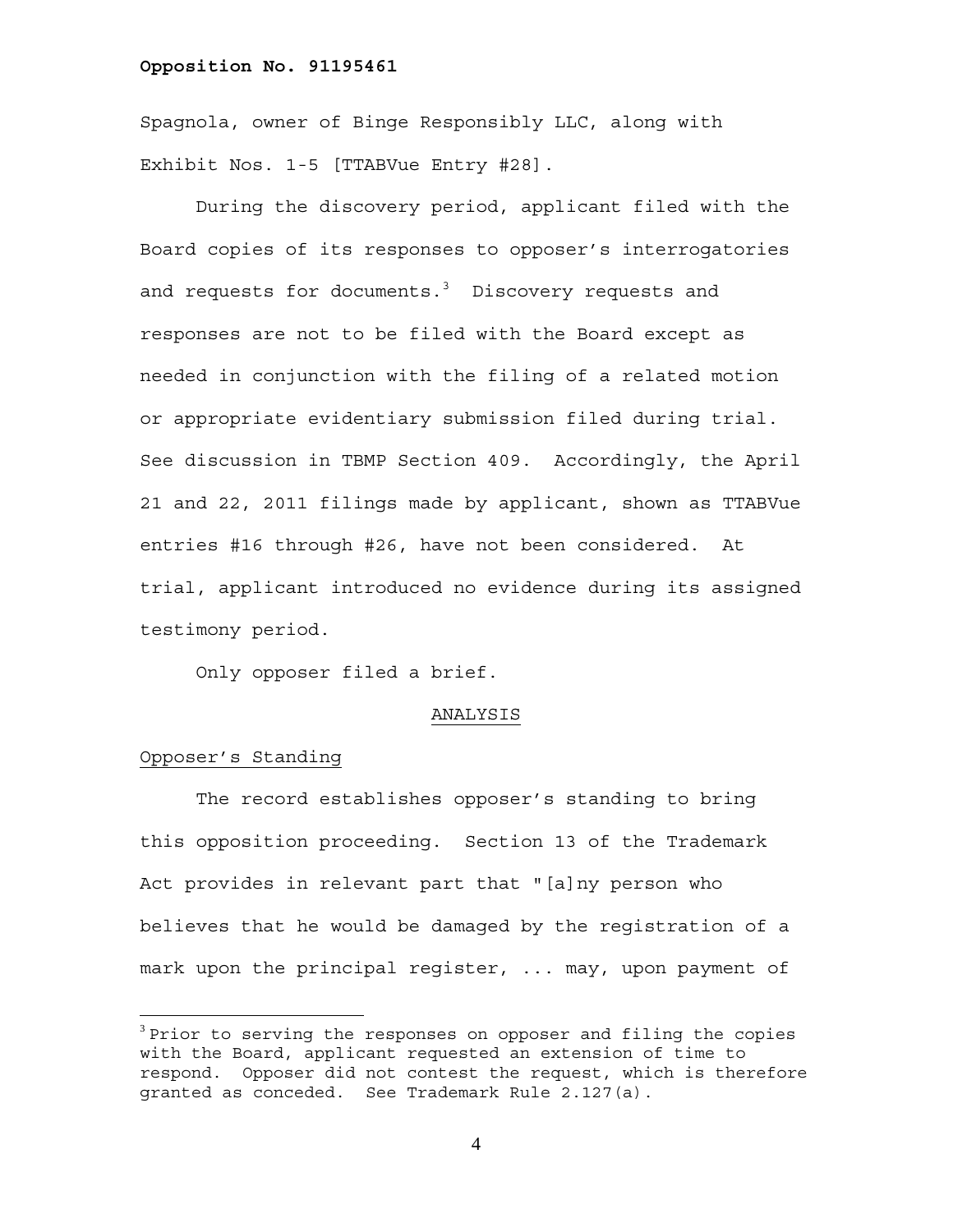the prescribed fee, file an opposition in the Patent and Trademark Office, stating the grounds therefor...." To assess the requisite showing under the statute, a two-part, judicially created test requires that opposer must have: (1) a "real interest" in the proceedings and (2) a "reasonable" basis for his belief of damage. See Ritchie v. Simpson, 170 F.3d 1092, 1095, 50 USPQ2d 1023, 1025 (Fed. Cir. 1999). Opposer asserts in the notice of opposition and applicant admits in its answer that opposer markets products that are similar to those of applicant. (Notice of Opp., ¶3; Ans., ¶3). Opposer alleges that "[i]f Applicant's registration is granted, Opposer will be unable to describe its products and services by using the commonly recognized name of the game for which these products and services are utilized." (Notice of Opp.,  $\P$ 5).

We conclude that opposer's status as a competitor who has the right to use the term POWER HOUR to describe goods that are similar to those recited in applicant's involved application establishes its standing to oppose applicant's mark. See Plyboo America Inc. v. Smith & Fong Co., 51 USPQ2d 1633 (TTAB 1999), aff'd 994 F.2d 1569, 26 USPq2D 1912 (Fed. Cir. 1993); Eastman Kodak Co. v. Bell & Howell Document Management Products Co., 23 USPQ2d 1878, 1879-80 (TTAB 1992). In addition, opposer introduced an e-mail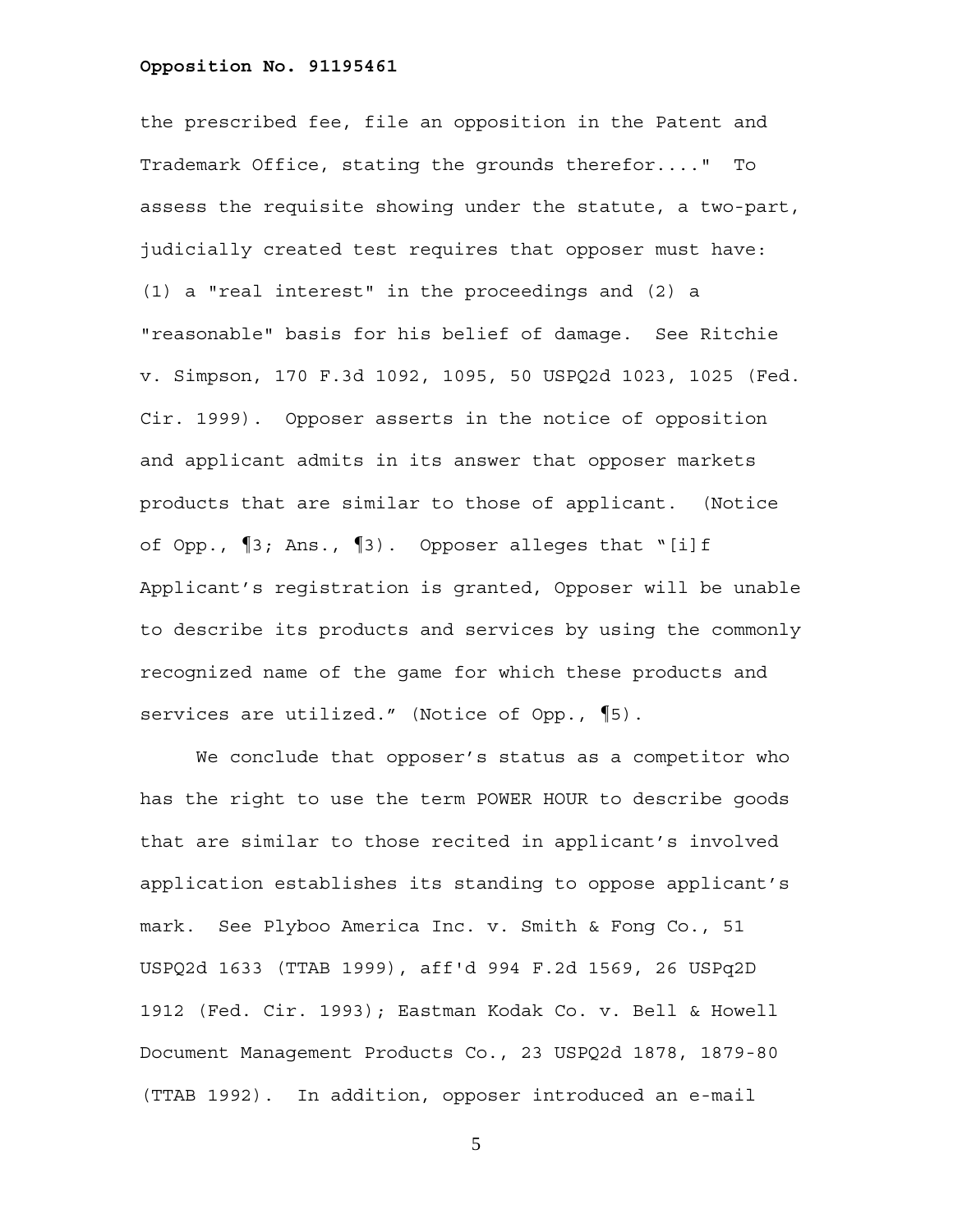message from applicant's owner, Steven Roose, that predated the filing date of the application, in which Mr. Roose referred to opposer's products sold as "power hour mixes of music" (Spagnola Test., p. 5, Exh. 1). This evidence further establishes opposer's requisite interest in the proceeding and potential damage from registration. See Golomb v. Wadsworth, 592 F.2d 1184, 201 USPQ 200, 202 (CCPA 1979) (presuming the "damage" requirement when the proposed mark is descriptive and opposer "has a sufficient interest in using the descriptive term in its business"), cert. denied, 444 U.S. 833 (1979). Moreover, opposer's receipt of a cease-and-desist letter from applicant (Spagnola Test. p. 13) further buttresses the reasonableness of opposer's belief of damage from the potential registration.

## Mere Descriptiveness

Opposer bears the burden of showing, by a preponderance of the evidence, that the applied-for mark is merely descriptive. See DuoPross Meditech Corp. v. Inviro Medical Devices Ltd., \_\_ F.3d \_\_, 103 USPQ2d 1753, 1755-56 (Fed. Cir. 2012); see also Goodyear Tire & Rubber Co. v. Continental General Tire Inc., 70 USPQ2d 1067, 1070 (TTAB 2003). A mark that "immediately conveys knowledge of a quality, feature, function, or characteristic of the goods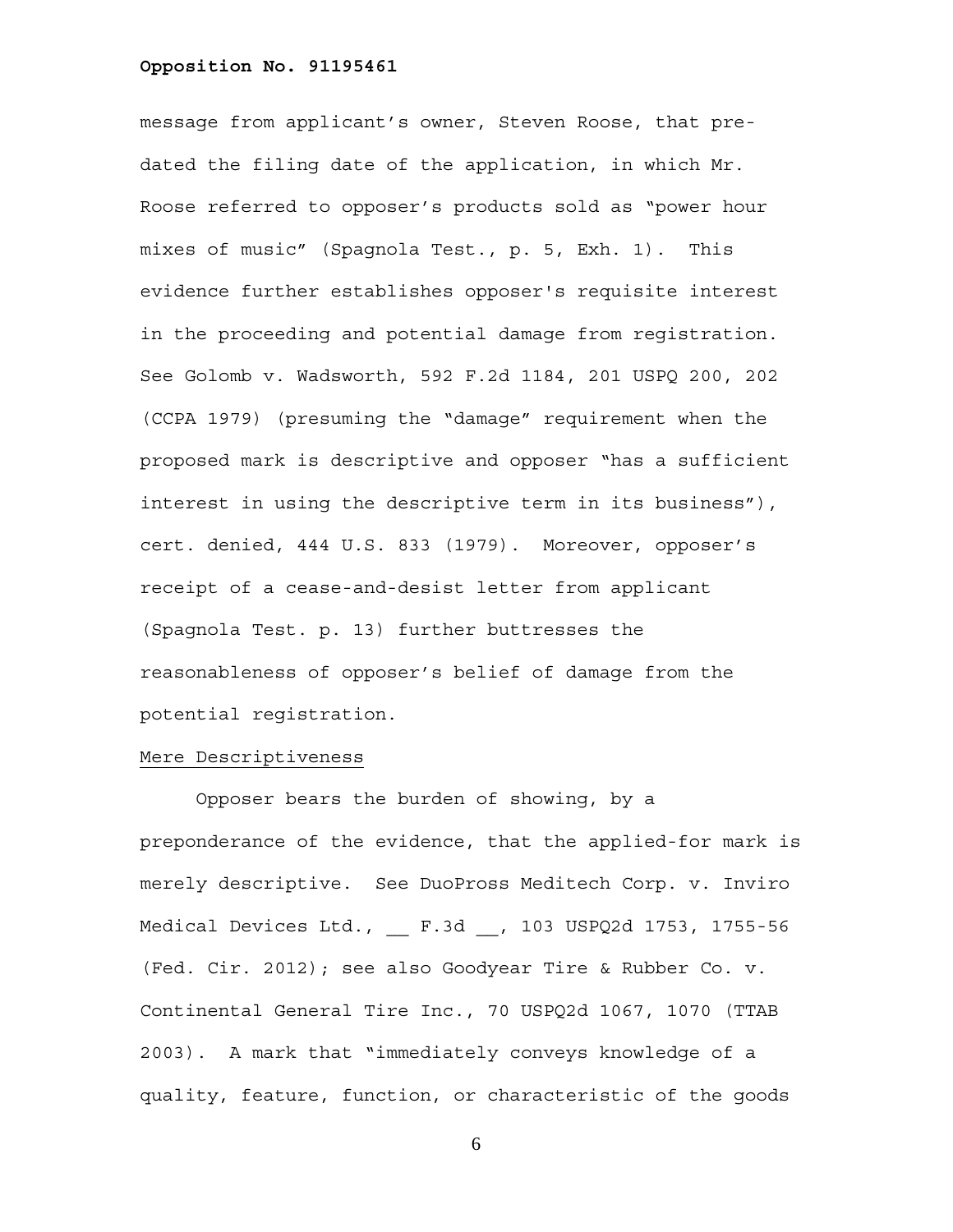or services" must be deemed merely descriptive, and therefore unregistrable, pursuant to the provisions of Section 2(e)(1) of the Trademark Act, 15 U.S.C. § 1052(e)(1). In re Bayer Aktiengesellschaft, 488 F.3d 960, 82 USPQ2d 1828, 1831 (Fed. Cir. 2007); see also In re MBNA America Bank N.A., 340 F.3d 1328, 67 USPQ2d 1778, 1780 (Fed. Cir. 2003) "a mark is merely descriptive if the ultimate consumers immediately associate it with a quality or characteristic of the product or service"). To be "merely descriptive," a term need only describe a single significant quality or property of the goods. In re Gyulay, 820 F.2d 1216, 1218, 3 USPQ2d 1009, 1010 (Fed Cir. 1987). Descriptiveness of a mark must be considered in relation to the particular goods for which registration is sought. See In re Abcor Development Corp., 588 F.2d 811, 200 USPQ 215, 218 (CCPA 1978). The question is whether someone who knows what the goods are will understand the mark to convey information about them. In re Tower Tech, Inc., 64 USPQ2d 1314, 1316-1317 (TTAB 2002); In re Patent & Trademark Services Inc., 49 USPQ2d 1537, 1539 (TTAB 1998).

According to the identification of goods, applicant's CDs, DVDs, and software facilitate play of "a timed drinking game where players take a shot of beer every minute for an hour." The goods feature timers for the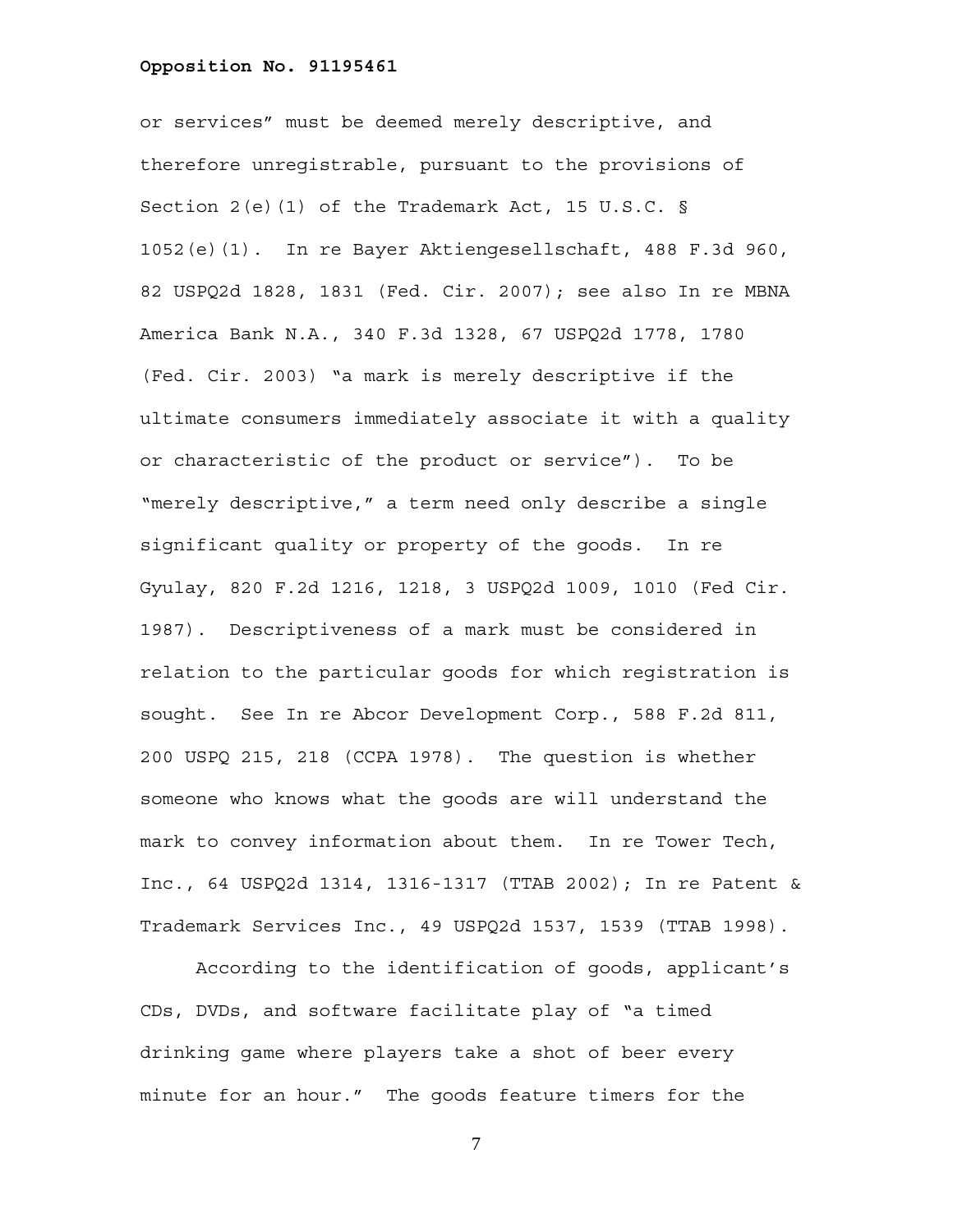game, as well as entertainment content, such as music and quotations, to accompany the playing of the drinking game. (E.g., Opposer's Not. of Rel., Exh. 1). Opposer alleges that "power hour" refers to a drinking game in which "players consume one shot of beer each minute, for a period of one hour," and that "the game predates Applicant's software, and does not require Applicant's software." (Notice of Opp., ¶6).

Opposer presented a strong evidentiary case to support this common understanding of "power hour." As an initial matter, applicant's own website acknowledges that "[t]he idea of Power Hour has existed for centuries. It is quite simple. Take a shot of beer every minute for an hour…. We have spiced up this age old drinking game …." (Opposer's Not. of Rel., Exh. 1). Although applicant states in its answer that "there was no existing Power Hour game" prior to applicant's, this contention is belied by evidence of record that pre-dates not only the filing date of this application, but also applicant's claimed first use date of January 1, 2000.

This evidence shows prior use of "power hour" to refer to essentially the same drinking game that applicant claims to have created in 2000. For example, a 1991 newspaper article addressing youth drinking noted, "Frequently, party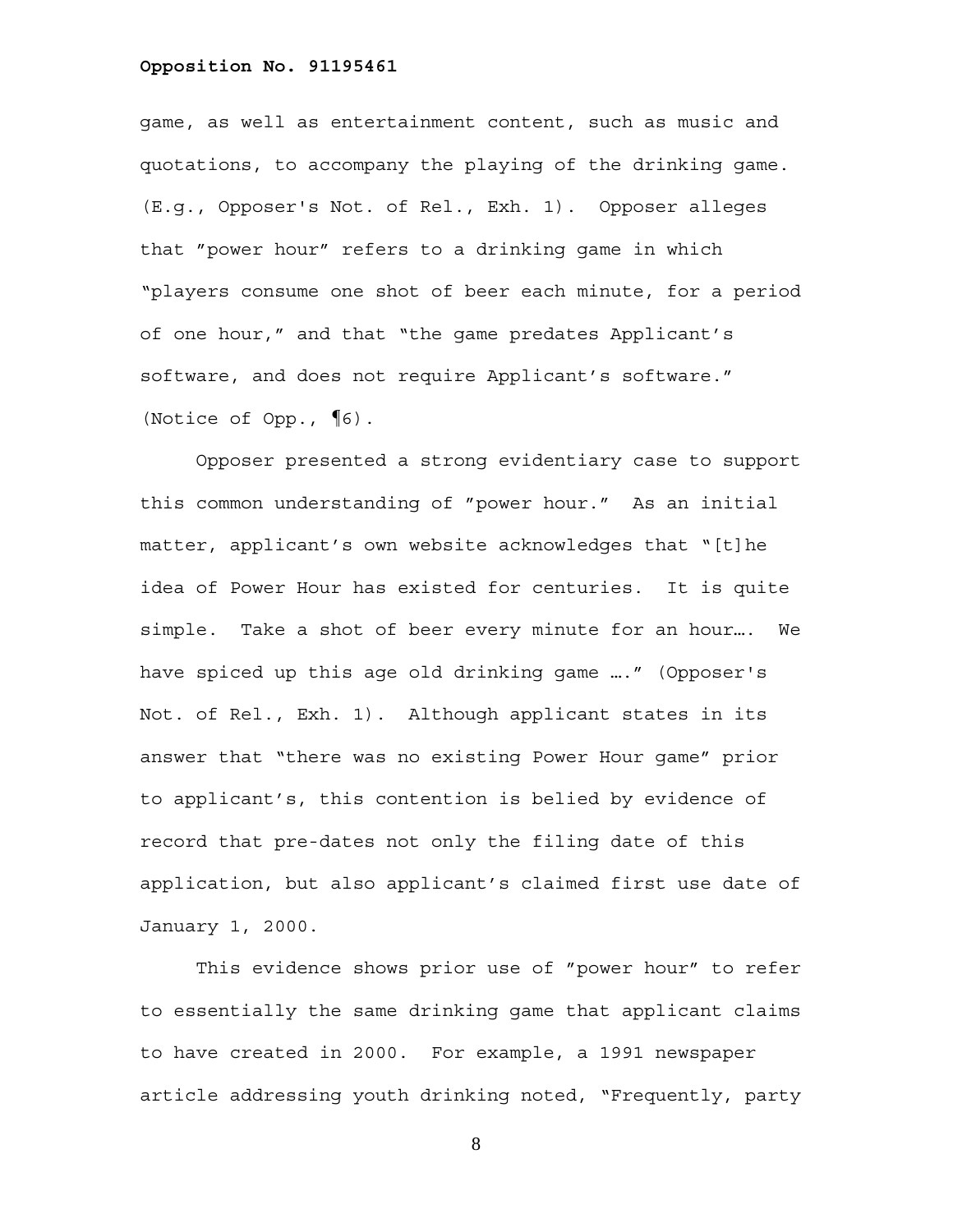entertainment includes games such as 'power hour,' in which players drink a shot of beer every minute for an hour." (Id., Exh. 2, "Alcohol's Escape, Thrills Ensnaring Younger Teens: Heavy Drinking Starts as Early as 9 or 10" by Ellen Uzelac & Joel McCord, *The Sun*, August 18, 1991 at 1A). Similarly, a 1998 book entitled *The Ultimate Drinking Games Book* (1998) contains an entry for "Power Hour" describing it as a challenge where players "swig a gulp of beer, every minute, for an entire hour." (Id.,, Exh.3, at p. 128). Also, according to a 1998 newspaper article, drinking games played on campuses include "'power hour,' which requires ingesting a shot of beer each minute for 60 minutes." (Id., Exh. 4, "Binge Drinking: On Campus, Why Does One Drink Lead to Another … and Another?" by Alan Scher Zagier, *News and Observer*, December 13, 1998 at 1A).

More recent third-party uses of "power hour" in connection with goods similar to applicant's also support the descriptiveness of the term. For example, such uses include a promotional webpage for a smart-phone application that indicates that it will "start you on the way to an endless power hour," and that one of its features can provide "a burnable power hour." (Id., Exh. 7, ipowerhour.com). Similarly, a software webpage (sofotex.com) offers an iPod "Power Hour" application that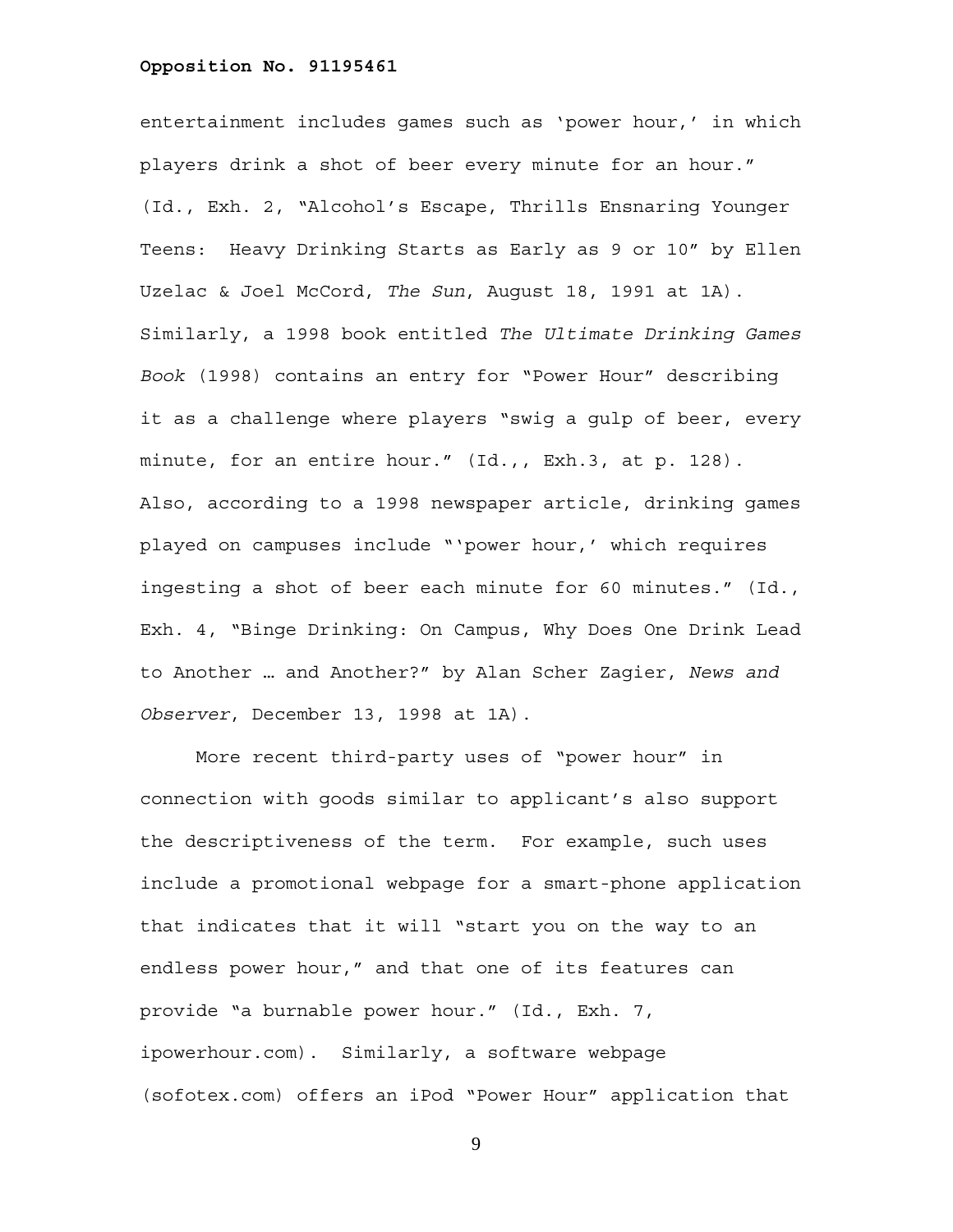"plays the middle 60 seconds of 60 songs," which is "[u]seful for drinking games," and where the "[u]ser can now set how long to make the power hour." (Id., Exh. 8). The hourofmusic.com website provides music to accompany the "Power Hour Drinking Game," stating that "Power hour is a simple game that can have any number of players (hopefully more than one)" wherein "each player drinks a one [sic] shot of beer every minute signaled by a song change." (Id., Exh. 23). The powerhourcd.com website offers a music CD created by someone "frustrated with performing power hour at college watching the clock," and recommends keeping an eye on "people that [sic] are less familiar with the power hour." (Id., Exh. 24). None of these uses appear to refer to applicant or its goods. Indeed, applicant makes no argument to the contrary. Thus, others in applicant's industry use "power hour" to name the drinking game in describing their goods.

Furthermore, a significant volume of dictionary and other evidence shows use of "power hour" to describe a type of drinking game, without reference to applicant or its software. For example, a Wikipedia entry defines "Power hour" as "a drinking event where every player drinks one shot of beer every minute." (Id., Exh. 10, wikipedia.org). The website for Barmeister, an Online Guide to Drinking,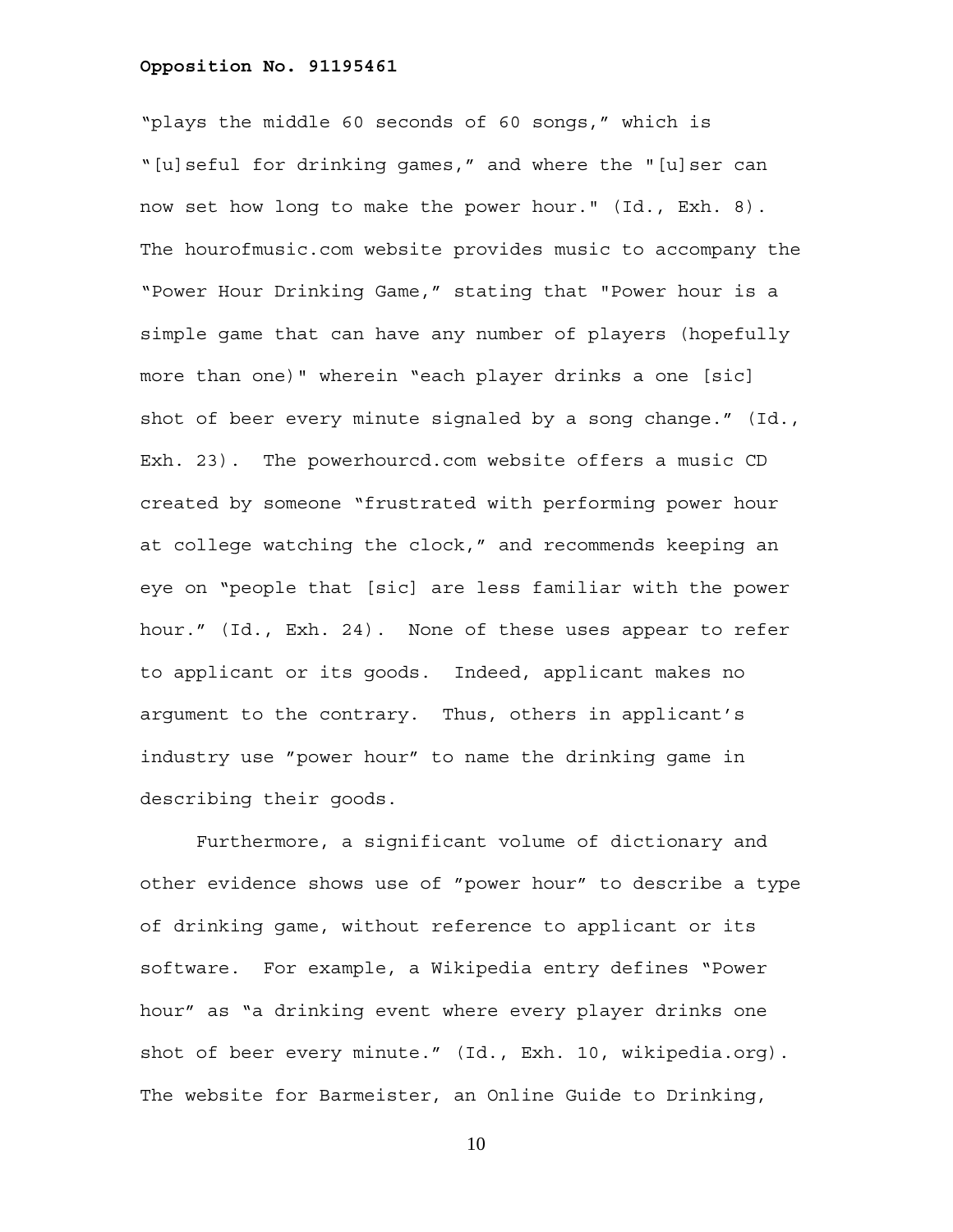reflects an entry for "Drinking Game: Power Hour," indicating, "The object is to take a shot of beer every minute for an entire hour." (Id., Exh.13). The first four definitions of "power hour" in the Urban Dictionary indicate that it involves drinking a shot of beer every minute for an hour. (Id., Exh. 11). Other examples of similar descriptive uses include the idrink.com website, featuring "drinking games & contests," which contains an entry for "Power hour," describing it as a drinking game where a shot of alcohol is consumed each hour. (Id., Exh.14). Also, a website for "Power Hour HQ: Video Power Hour Directory" includes a music video with 60 songs for use by those "doing power hours." (Id., Exh. 19). The Angelfire.com website shows an entry for "Power Hour" under the heading "Drinking Games," and states that "[t]he object is to take a shot worth of beer every minute for an entire hour." (Id., Exh. 22). None of these uses appear to refer to applicant or its goods. This evidence shows widespread use of "power hour" as the name of the same drinking game also described in the other evidence that pre-dates applicant's claimed first use date. Clearly, both before and after January 2000, consumers have known the term not as a source indicator, but rather as a long-established type of drinking game, independent of any use by applicant.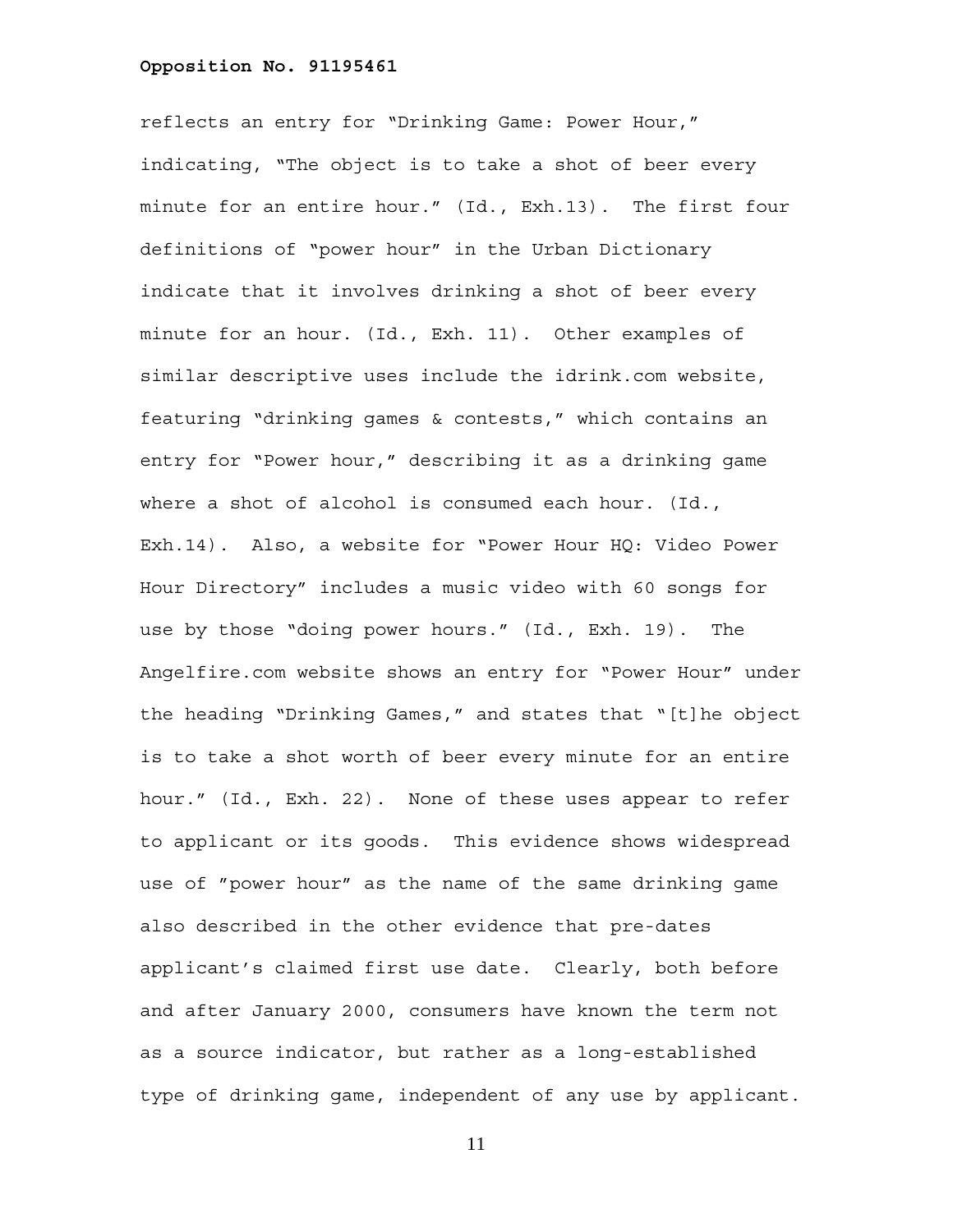In assessing the descriptiveness issue, we also take note of the fact that applicant initially approached opposer's owner, Ms. Spagnola, about her power-hour-related products and even entered into a business relationship with opposer, without asserting exclusive rights in the term POWER HOUR or objecting to opposer's use of the term. The testimony and accompanying exhibits of Ms. Spagnola, indicate that when applicant's owner, Mr. Roose, initially contacted her in December 2008, he raised no objection to her use of the term "power hour" in connection with her goods, and in fact, expressed admiration for her products. (Spagnola Test., p. 7; Exh.1). Furthermore, when applicant subsequently proposed that it and opposer enter into a business relationship under a written contract, applicant's owner forwarded a proposed agreement already executed by applicant that made no explicit claim to trademark rights in POWER HOUR, despite a section of the contract entitled "Copyright, Trademark, Patent Use/Rights." (Id., Exh. 3, p. 3). Given the nature of the communications between applicant and opposer, and the nature of their business relationship, we consider applicant's failure to initially object to opposer's use of POWER HOUR, or to explicitly address rights in and use of the term in the written contract between them telling. These actions give rise to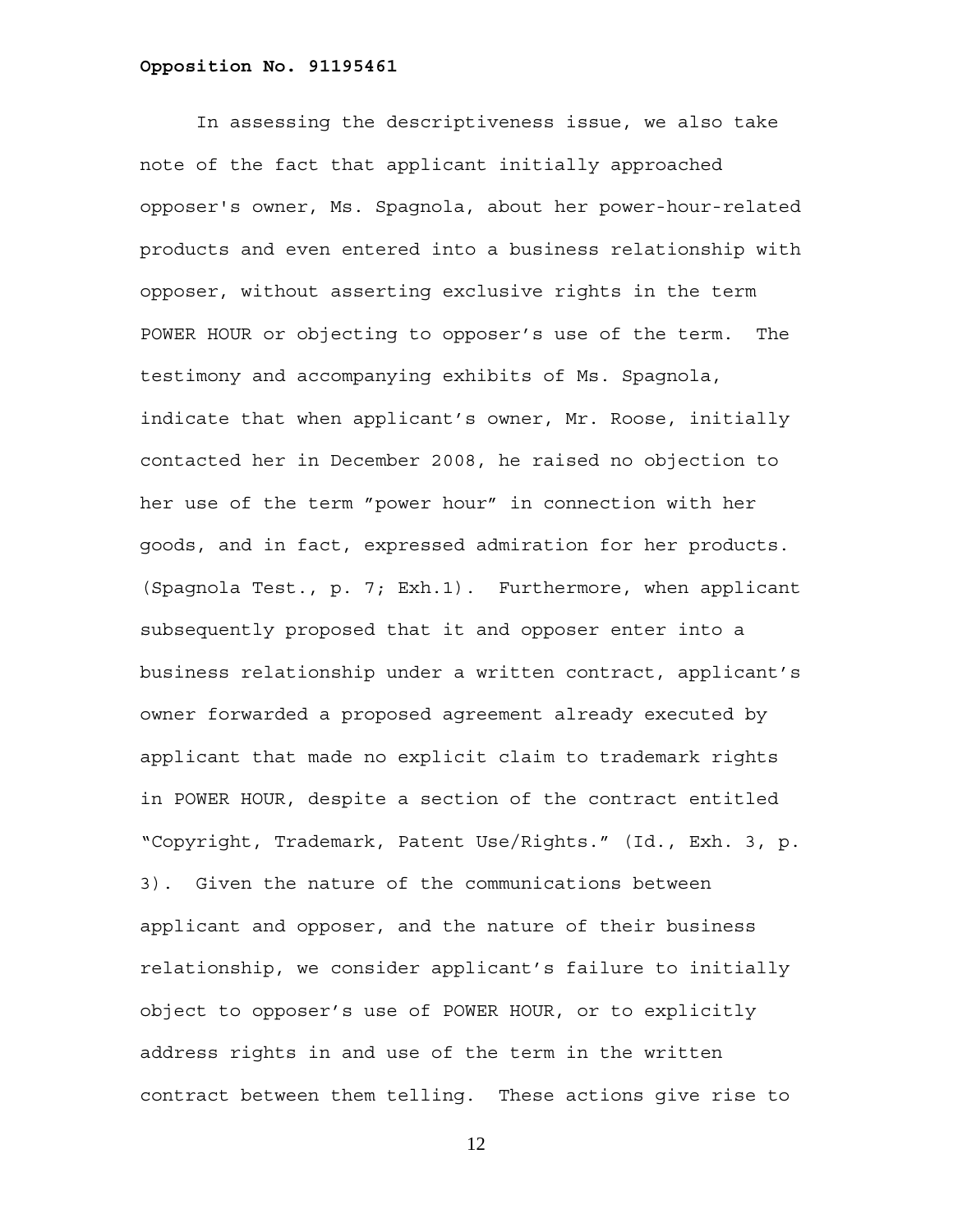an inference that, at least at that point in time, applicant likely viewed POWER HOUR as a descriptive term available for use by others.

Ultimately, the evidence of record points unmistakably to the conclusion that the proposed mark is highly descriptive. The third-party use of the term in conjunction with a drinking game is widespread and voluminous. Well before applicant's claimed first use date, the term appears to have been established as the name of a drinking game. Because POWER HOUR refers to the game that applicant's goods are designed to facilitate or accompany, we conclude that the proposed mark is merely descriptive of a significant feature or function of applicant's goods.

# Acquired Distinctiveness

Although applicant's answer does not explicitly refer to "acquired distinctiveness" or "Section 2(f)" as affirmative defenses, applicant alleges in its answer that POWER HOUR is understood as a reference to its products, and describes sales and promotion under the mark. Although applicant submitted no evidence during its testimony period, thereby waiving the opportunity to provide its own evidence of acquired distinctiveness, opposer introduced into evidence documents provided with applicant's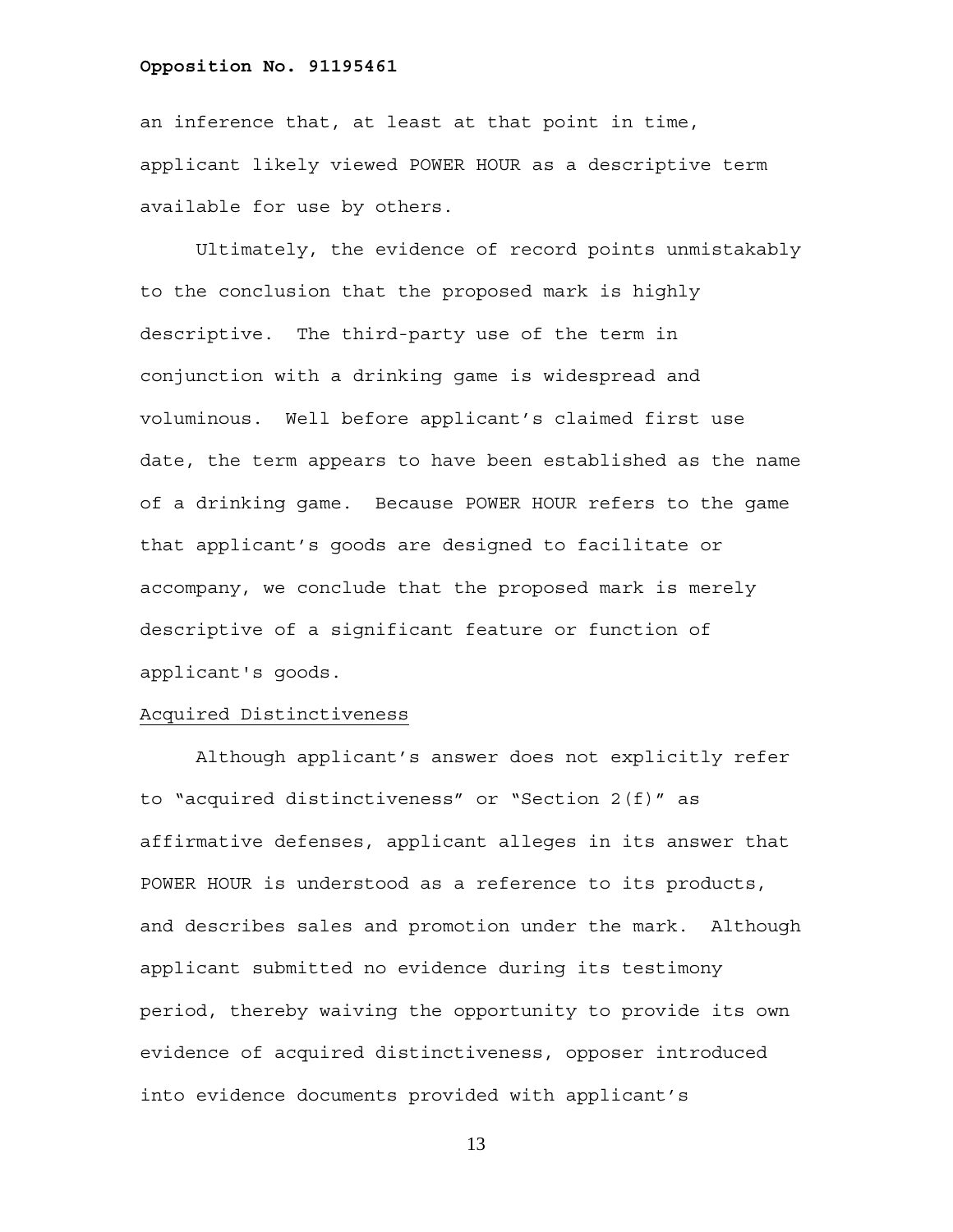interrogatory responses which contain relevant information. In its brief, opposer also listed acquired distinctiveness as one of the issues in the case, and argued the insufficiency of the evidence regarding this issue. (Opposer's Brief at pp.7, 19-23; TTABVue Entry #30). Thus, we will consider whether POWER HOUR has acquired distinctiveness as a source indicator for applicant, such that it would no longer be considered *merely* descriptive.

The burden of proving that a mark has acquired distinctiveness rests on applicant, as the party asserting distinctiveness. See Yamaha Int'l Corp. v. Hoshino Gakki Co., 840 F.2d 1572, 6 USPQ2d 1001, 1006 (Fed. Cir. 1988). "To establish secondary meaning, a manufacturer must show that, in the minds of the public, the primary significance of a product feature or term is to identify the source of the product rather than the product itself." Inwood Labs., Inc. v. Ives Labs., Inc., 456 U.S. 844, 214 USPQ 1, 4 n.11 (1982) (citation omitted). The amount and character of evidence required to establish acquired distinctiveness depends on the facts of each case and particularly on the nature of the mark sought to be registered. See Roux Labs., Inc. v. Clairol Inc., 427 F.2d 823, 166 USPQ 34, 39 (CCPA 1970); In re Gammon Reel, Inc., 227 USPQ 729, 730 (TTAB 1985). Typically, more evidence is required when a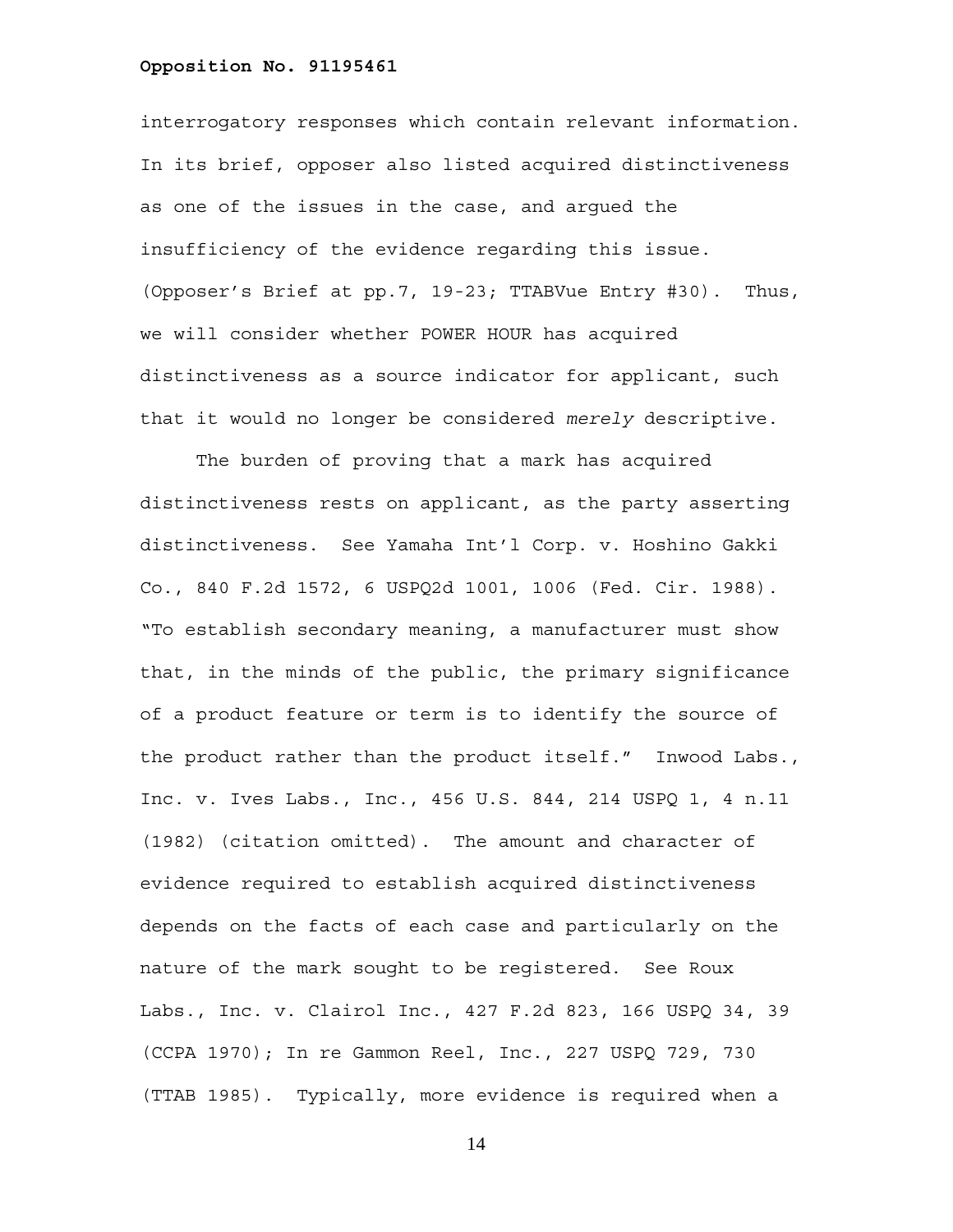$\overline{a}$ 

mark is so highly descriptive that purchasers seeing the matter in relation to the named goods or services would be less likely to believe that it indicates source in any one party. See, e.g., In re Bongrain Int'l Corp., 894 F.2d 1316, 13 USPQ2d 1727, 1729 n.4 (Fed. Cir. 1990); In re Seaman & Assocs., Inc., 1 USPQ2d 1657, 1659 (TTAB 1986). As set forth above, the evidence in this case indicates that POWER HOUR is highly descriptive.

Applicant's affirmative defenses in its answer, contain uncorroborated assertions about the use of social media accounts, online stores, and ownership of a variety of domain names,<sup>4</sup> some of which include the term POWER HOUR (¶¶15, 16, 17). Applicant further provides a timeline asserting use of POWER HOUR since January 2000, and points to its use of the "TM" symbol to buttress its claim that the mark is source-indicating (¶¶19, 20). Although applicant also lays claim to millions of downloads of its software and tens of thousands of dollars in sales in both its answer and interrogatory responses, no supporting documentation or other corroboration of these self-serving

 $4$ We note that the mere registration of a term as a domain name does not establish trademark rights in the term. See Brookfield Communications Inc. v. West Coast Entertainment Corp., 174 F.3d 1036, 50 USPQ2d 1545, 1555 (9th Cir. 1999); see also TMEP § 1215.02(a)  $(8<sup>th</sup>$  ed. 2011) (noting that a domain name may be registered as a trademark only if it functions as a source identifier).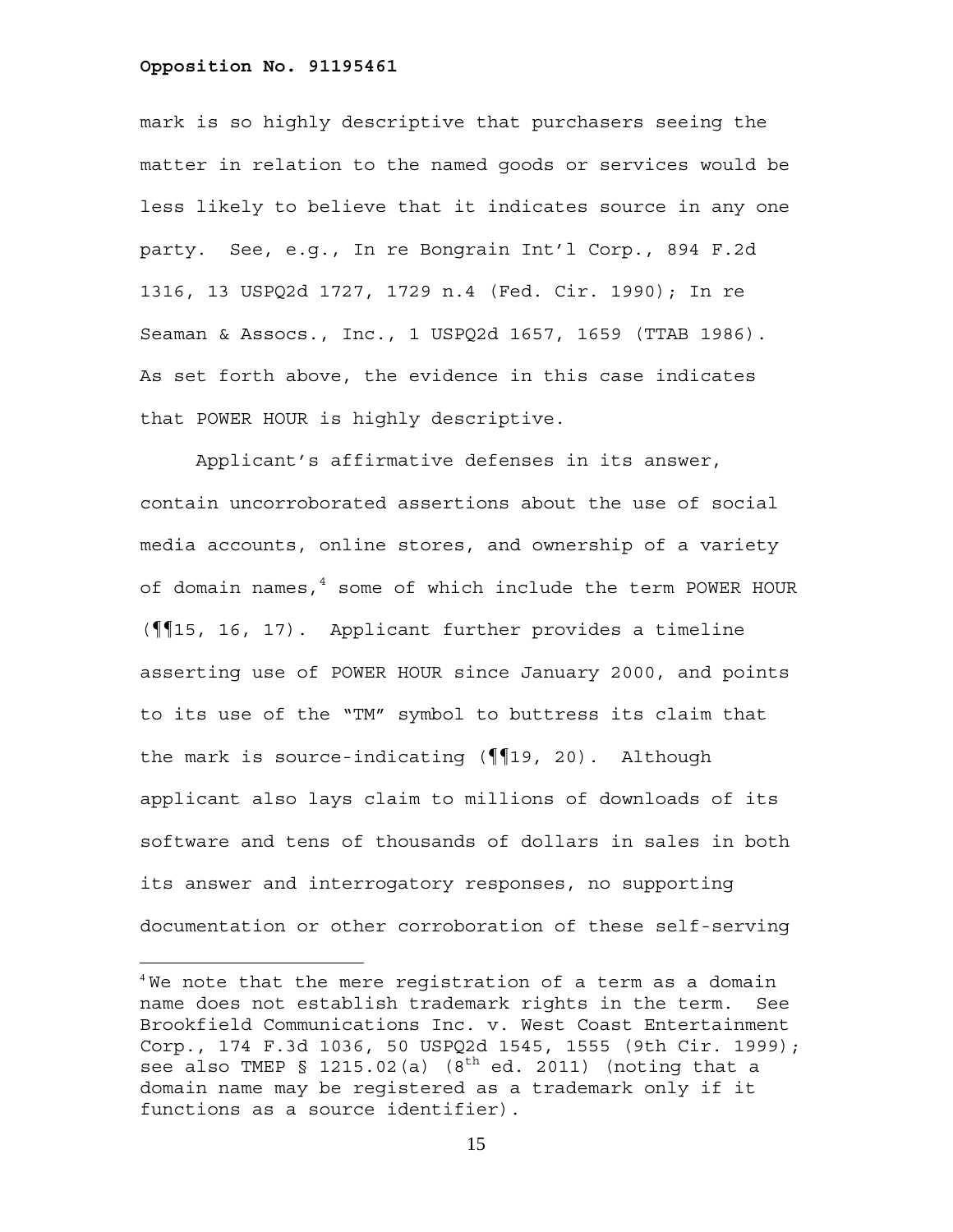claims was introduced into the evidentiary record. "A party's response to an interrogatory is not without evidentiary value, but generally is viewed as 'selfserving.'" ShutEmDown Sports, Inc. v. Lacy, 102 USPQ2d 1036, 1043 (TTAB 2012), citing General Electric Co. v. Graham Magnetics Inc., 197 USPQ 690, 692 n.5 (TTAB 1977); Grace & Co. v. City of Los Angeles, 278 F.2d 771, 776 (9th Cir. 1960), and Beecham Inc. v. Helene Curtis Industries, Inc., 189 USPQ 647 (TTAB 1976). Thus, we accord little weight to applicant's claims regarding downloads and sales. Applicant acknowledges in the affirmative defenses in its answer that a search on the Facebook social-media site reveals that applicant's "Power Hour page has 942 fans where the association to the game outside my company has only 750 likes.... " Thus, even applicant's own characterization of the situation reflects substantial consumer understanding of the term as non-sourceindicating.

Accordingly, we find that applicant failed to meet its burden to show that POWER HOUR has acquired distinctiveness as a source indicator for its goods. In making this finding, we keep in mind that, as discussed in the prior section, the term is highly descriptive for the goods for which applicant seeks registration and the record shows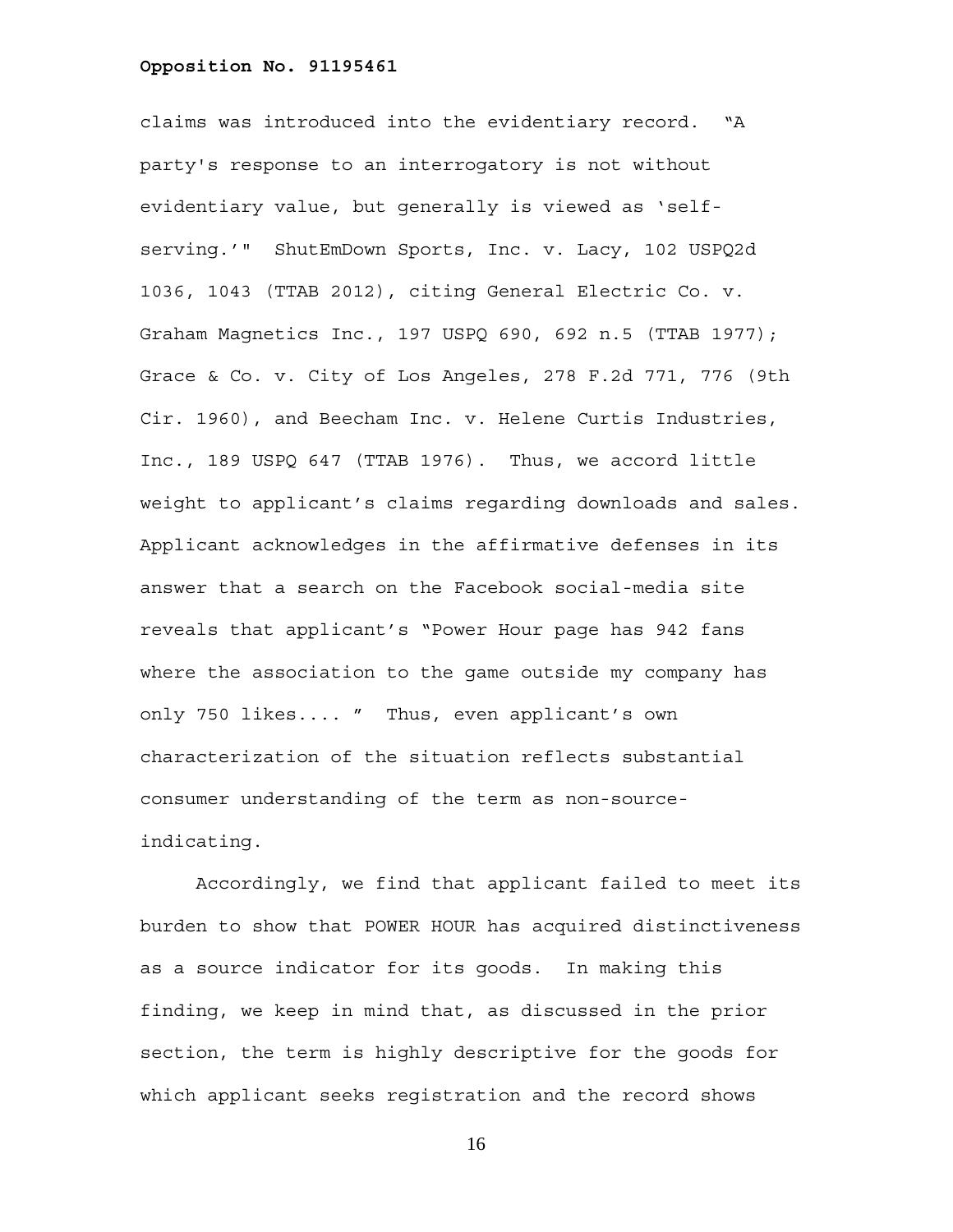that applicant's use has not been substantially exclusive. See Quaker State Oil Refining Corp. v. Quaker Oil Corp., 453 F.2d 1296, 172 USPQ 361, 363 (CCPA 1972); Nextel Communications Inc. v. Motorola Inc., 91 USPQ2d 1393, 1408 (TTAB 2009). We have not hesitated to deny Section 2(f) claims on much more extensive evidentiary records than applicant's. See, e.g., In re Crystal Geyser Water Co., 85 USPQ2d 1374 (TTAB 2007) (holding applicant's evidence of acquired distinctiveness, including a claim of use since 1990, sales of more than 7,650,000,000 units of its goods, and extensive display of its mark CRYSTAL GEYSER ALPINE SPRING WATER on advertising and delivery trucks and promotional paraphernalia, insufficient to establish that the highly descriptive phrase ALPINE SPRING WATER had acquired distinctiveness for applicant's bottled spring water).

# Genericness

Turning to the genericness claim, opposer argues that POWER HOUR should be considered generic because others who make products for playing the drinking game 'power hour' must be able "to describe their goods as what they are." (Opposer's Brief at 14).

Generic terms are terms that the relevant purchasing public understands primarily as the common or class name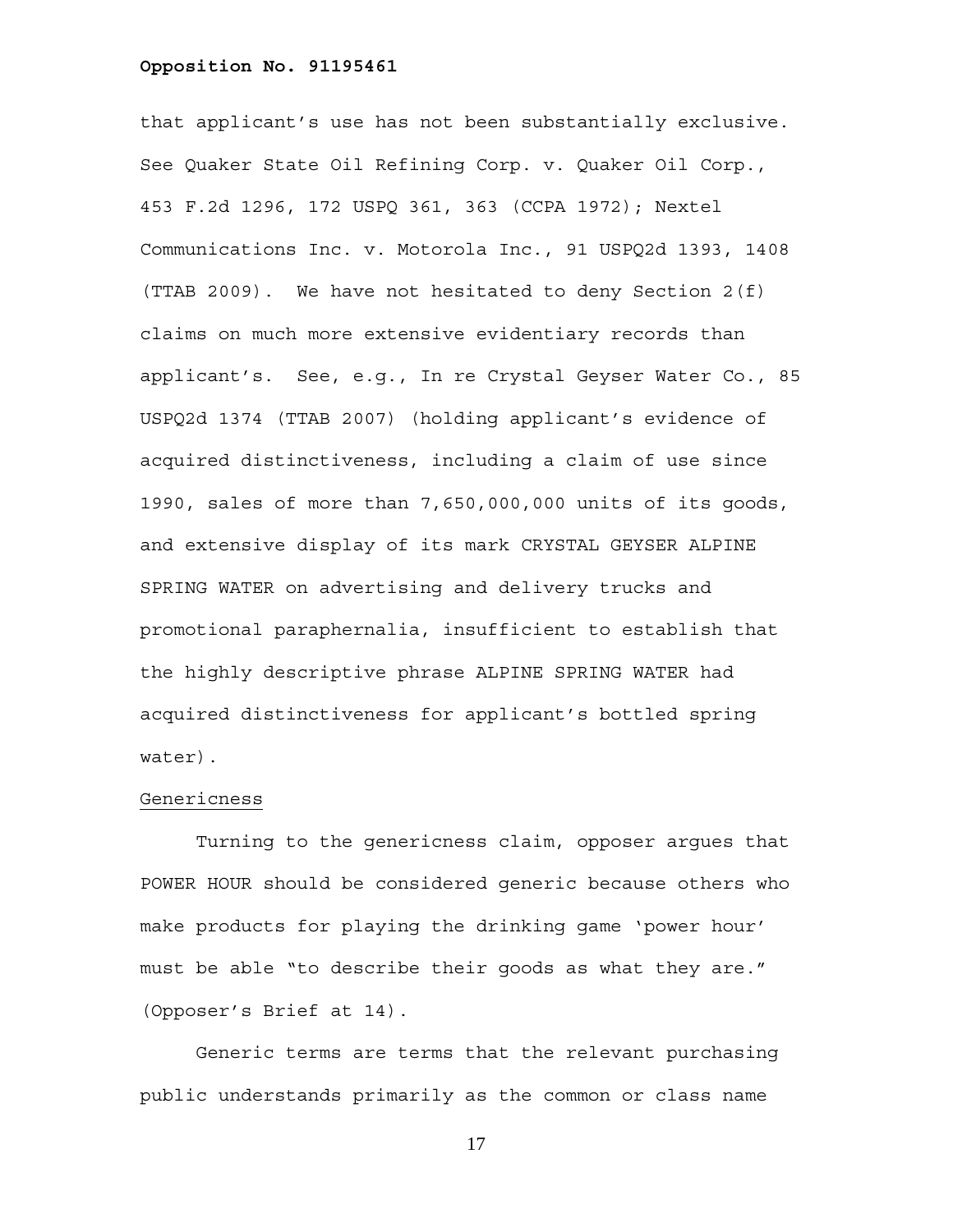for the goods or services. In re Dial-A-Mattress Operating Corp., 240 F.3d 1341, 57 USPQ2d 1807, 1811 (Fed. Cir. 2001); In re Am. Fertility Soc'y, 188 F.3d 1341, 51 USPQ2d 1832, 1836 (Fed. Cir. 1999). A two-part test is used to determine whether a designation is generic: (1) What is the genus of goods or services at issue? and (2) Does the relevant public understand the designation primarily to refer to that genus of goods or services? H. Marvin Ginn Corp. v. Int'l Ass'n of Fire Chiefs, Inc., 782 F.2d 987, 228 USPQ 528, 530 (Fed. Cir. 1986).

The identification of goods in this case indicates the appropriate genus -- CDs, DVDs, software featuring a drinking game. See Magic Wand, Inc. v. RDB, Inc., 940 F.2d 638, 19 USPQ2d 1551, 1552 (Fed. Cir. 1991) (genericness analysis focuses on identified services). We do not find that the evidence of record rises to the level of showing that the term POWER HOUR refers to a category of CDs, DVDs, and software. As indicated above, most of the evidence in this case relates to "power hour" as the name of a drinking game involving the consumption of shots of beer, apparently played without any use of CDs, DVDs, or software. The few examples of descriptive or arguably generic use with CDs, DVDs, or software do not meet the requisite standard for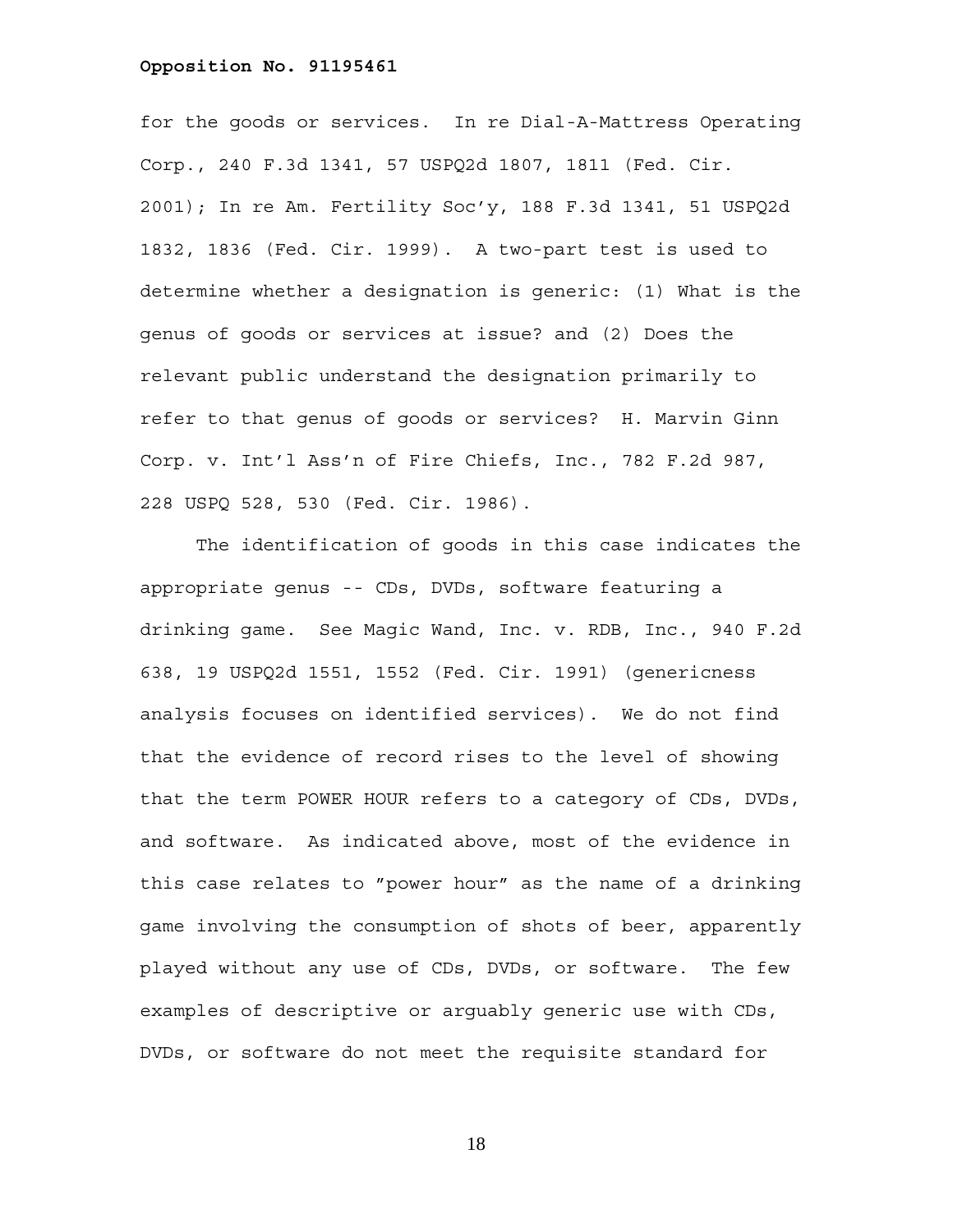genericness here. See Magic Wand, 19 USPQ2d at 1553 (limited generic use fails to establish genericness).

Although opposer draws an analogy to the hypothetical proposed mark CHESS, for a computer chess game, an important distinction differentiates the mark and goods at issue here. The game of chess may be fully played via computer using a virtual chessboard and pieces, such that the computer game *is* the game of chess. However, the central focus of the game described by the proposed mark POWER HOUR rests on drinking shots of beer that obviously are not provided by the digital media. Thus, applicant's CDs, DVDs, or software are an accompaniment to the traditional POWER HOUR game, but do not provide everything needed to play the game. Thus, unlike with CHESS as the name of a genus of computer game that may be played entirely via chess software, the user cannot play POWER HOUR on the software. Rather, the player may use the software, CDs, and DVDs to enhance or accompany the game. So while POWER HOUR may describe a significant feature of the CDs, DVDs, and software, the evidence does not show that the term refers to a category of such goods. Thus, the term does not rise to the level of genericness in the context of these goods.